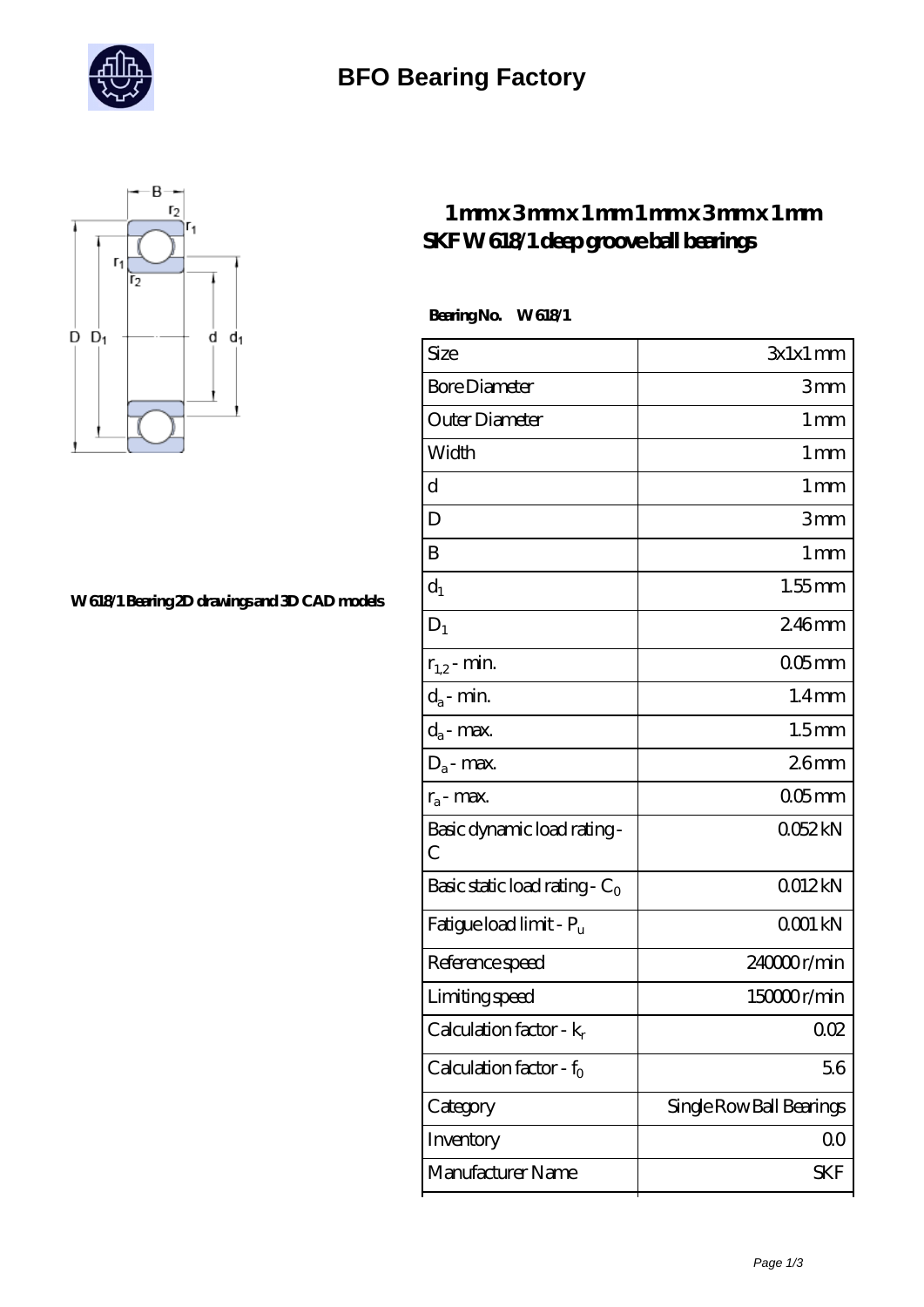

# **[BFO Bearing Factory](https://ucgkj.com)**

| Minimum Buy Quantity               | N/A                                                                                                                                                                                                                                |
|------------------------------------|------------------------------------------------------------------------------------------------------------------------------------------------------------------------------------------------------------------------------------|
| Weight / Kilogram                  | Ω                                                                                                                                                                                                                                  |
| Product Group                      | <b>BOO308</b>                                                                                                                                                                                                                      |
| Enclosure                          | Open                                                                                                                                                                                                                               |
| Precision Class                    | ABEC 1   ISO PO                                                                                                                                                                                                                    |
| Maximum Capacity / Filling<br>Slot | No                                                                                                                                                                                                                                 |
| Rolling Element                    | <b>Ball Bearing</b>                                                                                                                                                                                                                |
| Snap Ring                          | No                                                                                                                                                                                                                                 |
| <b>Internal Special Features</b>   | No                                                                                                                                                                                                                                 |
| Cage Material                      | Stainless Steel                                                                                                                                                                                                                    |
| Internal Clearance                 | CO-Medium                                                                                                                                                                                                                          |
| Inch - Metric                      | Metric                                                                                                                                                                                                                             |
| Long Description                   | 1MM Bore; 3MM Outside<br>Diameter; 1MM Outer Race<br>Width; Open; Ball Bearing;<br>ABEC 1   ISO PQ No Filling<br>Slot; No Snap Ring, No<br><b>Internal Special Features</b><br>CO Medium Internal<br>Clearance; Stainless Steel Ca |
| <b>Other Features</b>              | Deep Groove                                                                                                                                                                                                                        |
| Category                           | Single Row Ball Bearing                                                                                                                                                                                                            |
| <b>UNSPSC</b>                      | 31171504                                                                                                                                                                                                                           |
| Harmonized Tariff Code             | 8482105068                                                                                                                                                                                                                         |
| Noun                               | Bearing                                                                                                                                                                                                                            |
| Keyword String                     | Ball                                                                                                                                                                                                                               |
| Manufacturer URL                   | http://www.skf.com                                                                                                                                                                                                                 |
| Weight/LBS                         | 00001                                                                                                                                                                                                                              |
| Bore                               | 0.039 Inch   1 Millimeter                                                                                                                                                                                                          |
| Inner Race Width                   | OInch   OMillimeter                                                                                                                                                                                                                |
| Outer Race Width                   | 0.039 Inch   1 Millimeter                                                                                                                                                                                                          |
| Outside Diameter                   | 0.118Inch   3Millimeter                                                                                                                                                                                                            |
| $d_1$                              | $1.55$ mm                                                                                                                                                                                                                          |
| $D_1$                              | $246$ mm                                                                                                                                                                                                                           |